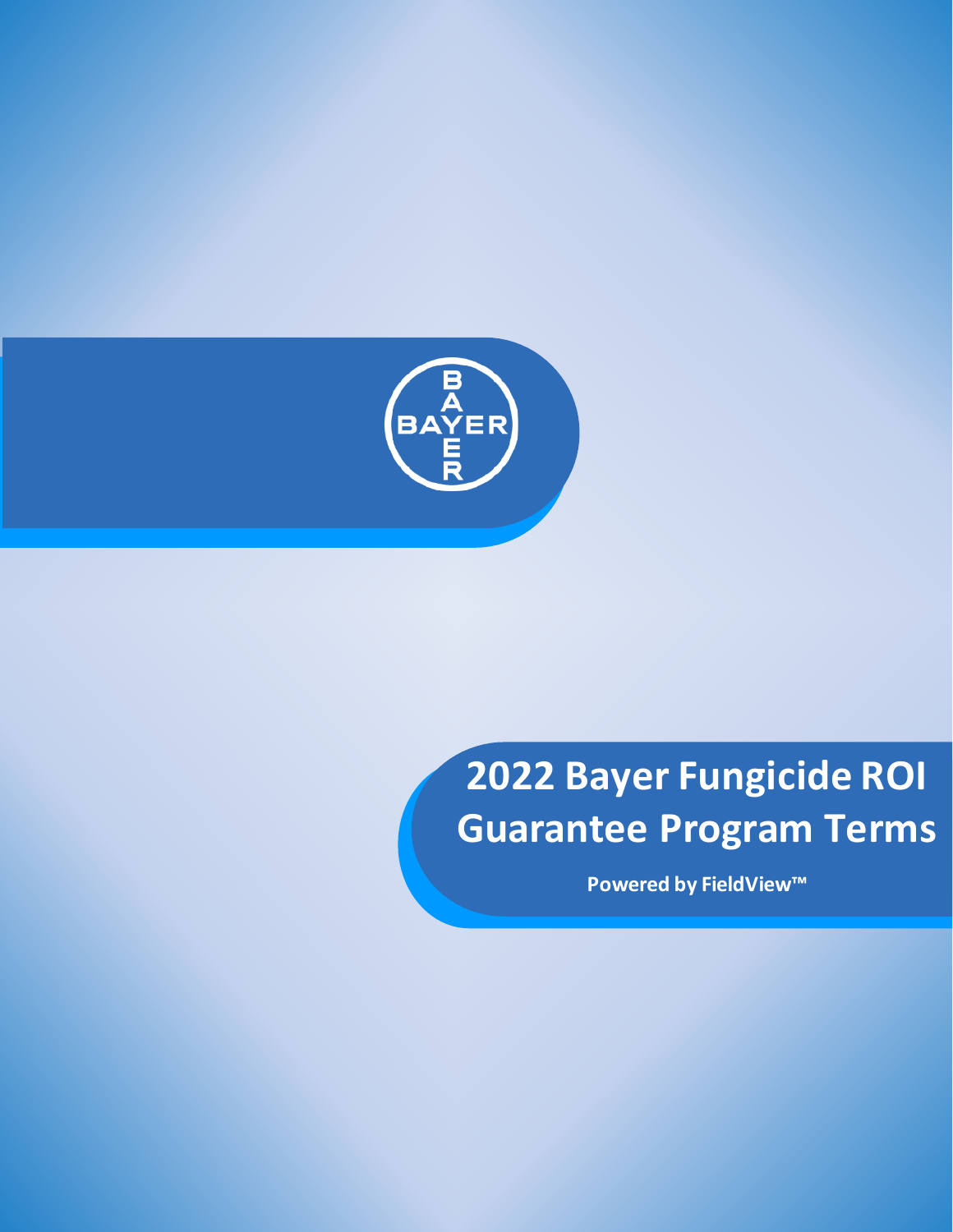

### **The 2022 Bayer Fungicide ROIGuarantee Program**

**If an eligible Bayerfungicide has a lower return on investment (ROI)than an eligible competitor fungicide under the terms ofthe 2022 Bayer FungicideROI Guarantee Program(Program), Bayer will rebate the ROI difference on up to 160 acres.**

Participants must be signed up with the Climate FieldView™ software platform and the 2022 BayerValue™ Grower Rewards Program to participate.

To learn more about Climate FieldView, or to sign up as a new user online, visit [ClimateFieldView.ca](http://www.climatefieldview.ca/)

Further terms and conditions are detailed in the remainder of this Program document.



- Contact your local Bayer Territory Sales Manager to inquire about potential participation in the Program.
- Your participation must be confirmed by a Bayer Territory Sales Manager prior to the application of the comparing fungicide products to be eligible. Bayer reservesthe right in its sole discretion to determine whethera grower can participate in the Program.
- Participants and comparison area must be in the provinces of Alberta, Manitoba, Saskatchewan or the Peace River region of British Columbia.
- A 2022 Bayer Fungicide ROI Guarantee Program agreement(Program Agreement) will be provided to participants and must be signed confirming your participation.
- To participate you must be signed up on and utilize Climate FieldView as required under the Program.

**cropscience.bayer.ca/BayerValue 1 888-283-6847 @Bayer4CropsCA**



2022Bayer Fungicide ROI Guarantee Program. Powered by FieldView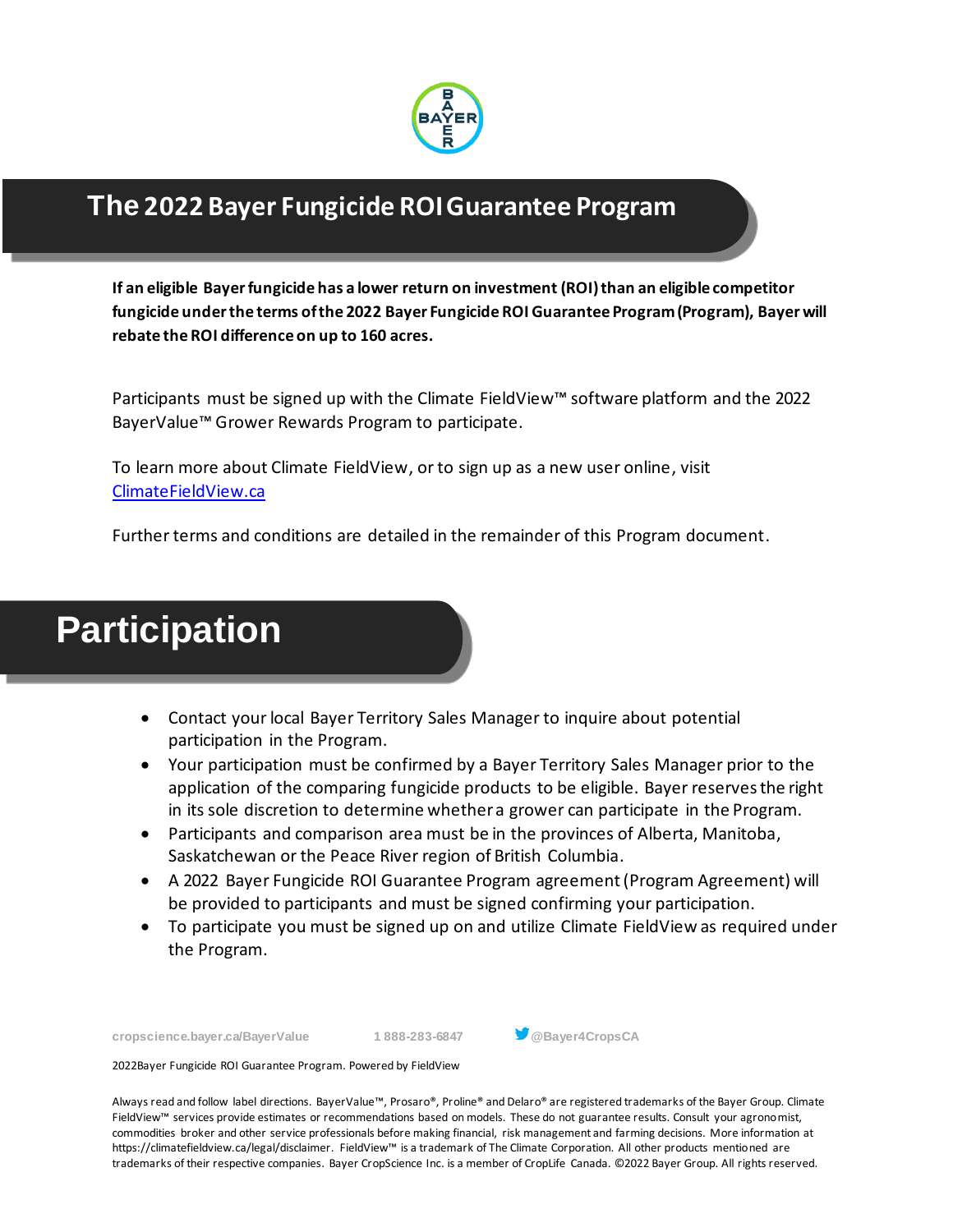

- Climate FieldView Drive or data uploaded to Climate FieldView through the Data Inbox will be used to capture and analyze results.
- Seeding, fungicide application & harvest data must be captured in FieldView.Under certain circumstances Bayer may in its discretion determine that seedingmaps may not be required and this will be taken into consideration for continued qualification into the Program.
- Only one guarantee is permitted per product/crop combination for each farming operation.
- Bayershall define the metrics respecting ROI and requirements and parameters respecting product usage and comparisons that shall be used for Program purposes.
- The difference between a Bayer fungicide ROI and a Competitor fungicide ROI must be \$1/ac. or greater for payment to be generated.
- Eligible growers must make purchases of eligible Bayer products under the Program during the period of October 1, 2021 to the date of the approved applications of products under the Program but in any event not later than July 30, 2022 unless otherwise agreed to by Bayer.
- Participation in the Program is not a guarantee of or contract for the supply of products to the grower and this Program is subject to product availability.

### **The Comparison**

Eligible Comparison Products, Crops, Application Rates, Product Pricing and Application Timing

Only the eligible comparison products, crops and application timing set out in the Program Terms below and in the Program Agreement shall be used for Program purposes, including for the in-field comparison and reconciliation.

| Crop                            | Baver<br>Fungicide       | Baver<br>SRP/a | Baver<br>Fungicide<br>Rate<br>ml/ac. | Competitor<br>Fungicide  | Competitor<br>$SRP/ac$ . | <b>Competitor Fungicide Rate</b> | <b>Application Timing</b>                         |
|---------------------------------|--------------------------|----------------|--------------------------------------|--------------------------|--------------------------|----------------------------------|---------------------------------------------------|
| Wheat (all types) and<br>Barley | Prosaro <sup>®</sup> PRO | \$23.33        | 303                                  | Miravis <sup>®</sup> Ace | \$24.49                  | Labelled rate for FHB            | Flowering, in alignment with label<br>directions. |
| Wheat (all types), MB<br>Only   | Prosaro PRO              | \$23.33        | 303                                  | Miravis <sup>®</sup> Era | \$25.46                  | Labelled rate for FHB            | Flowering, in alignment with label<br>directions. |
| Wheat (all types) and<br>Barley | Prosaro PRO              | \$23.33        | 303                                  | Sphaerex ®               | \$23.05                  | Labelled rate for FHB            | Flowering, in alignment with label<br>directions. |

**cropscience.bayer.ca/BayerValue 1 888-283-6847 @Bayer4CropsCA**



2022Bayer Fungicide ROI Guarantee Program. Powered by FieldView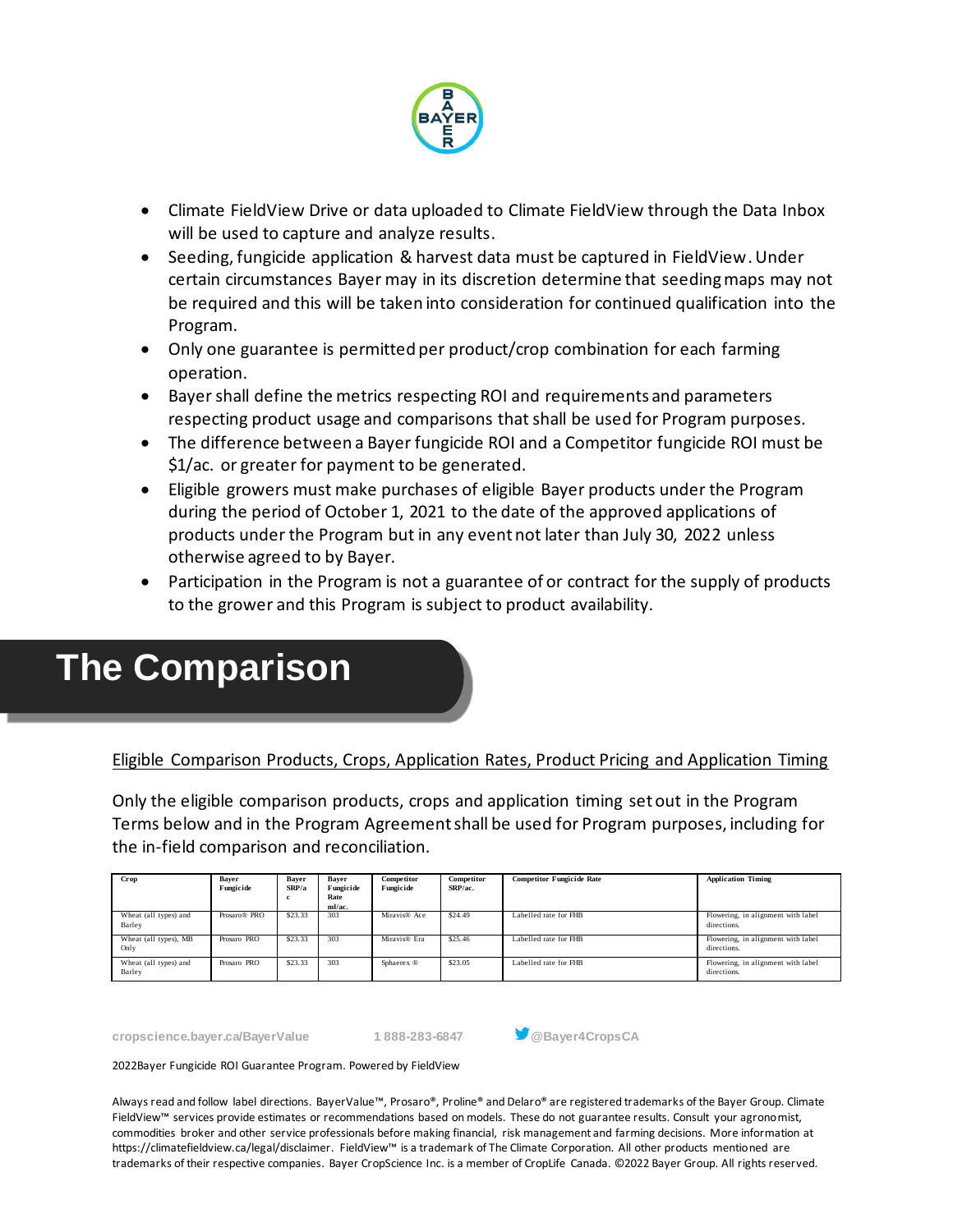

| Wheat (all types) and<br>Barley         | Prosaro XTR          | \$21.65 | 320 | Sphaerex ®                 | \$23.05 | Labelled rate for FHB                                                                                   | Flowering, in alignment with label<br>directions.       |  |
|-----------------------------------------|----------------------|---------|-----|----------------------------|---------|---------------------------------------------------------------------------------------------------------|---------------------------------------------------------|--|
| Wheat (all types) and<br>Barley         | Prosaro XTR          | \$21.65 | 320 | Caramba <sup>®</sup>       | \$20.62 | Labelled rate for FHB                                                                                   | Flowering, in alignment with label<br>directions.       |  |
| Barley                                  | Delaro®              | \$15.50 | 230 | Nexicor®                   | \$14.99 | 0.5L/ha in alignment with label directions.                                                             | Flag Leaf, in alignment with label<br>directions.       |  |
| Barley                                  | Delaro               | \$15.50 | 230 | Trivapro®                  | \$17.76 | Trivapro <sup>®</sup> A 1L/ha, Trivapro <sup>®</sup> B 300 mL/ha1 in<br>alignment with label directions | Flag Leaf, in alignment with label<br>directions.       |  |
| Canola                                  | Proline <sup>®</sup> | \$19.68 | 128 | Cotegra®                   | \$23.98 | Labelled rate for sclerotinia of 0.6L/ha                                                                | Flowering, in alignment with label<br>directions.       |  |
| Canola                                  | Proline GOLD         | \$23.18 | 253 | Miravis <sup>®</sup> Bold  | \$25.15 | Labelled rate for sclerotinia of 1.0L/ha                                                                | Flowering, in alignment with label<br>directions        |  |
| Canola                                  | Proline GOLD         | \$23.18 | 253 | Cotegra®                   | \$23.98 | Labelled rate for sclerotinia of 0.6L/ha                                                                | Flowering, in alignment with label<br>directions.       |  |
| Peas (field)                            | Delaro               | \$23.25 | 355 | Dyax <sup>®</sup>          | \$23.17 | Labelled rate for peas of 0.4L/ha                                                                       | Early Flowering, in alignment with<br>label directions. |  |
| Peas (field)                            | Delaro               | \$23.25 | 355 | Miravis® Neo               | \$26.85 | Labelled rate for peas of 1.25L/ha                                                                      | Early Flowering, in alignment with<br>label directions. |  |
| Lentils (Laird, Richlea,<br>Eston, Red) | Delaro               | \$23.25 | 355 | $D\text{vax}$ <sup>®</sup> | \$23.17 | Labelled rate for lentils of 0.4L/ha                                                                    | Early Flowering, in alignment with<br>label directions. |  |
| Lentils (Laird, Richlea,<br>Eston, Red) | Delaro               | \$23.25 | 355 | Elatus®                    | \$22.88 | Labelled rate for lentils of 0.5L/ha                                                                    | Early Flowering, in alignment with<br>label directions. |  |

Only application rates and deemed product Suggested Retail Prices (SRP)set out in the Program Agreement shall be used for Program purposes, including for the in-field comparison and reconciliation.

All product rates and application timings outlined in this Program align with label recommendations. In cases where product labels include more than one rate or rate range s, the rate outlined in this Program shall be used for Program purposesincluding reconciliation and calculation purposes.

#### Commodity Prices:

Deemed commodity prices used for Program purposes, including for reconciliation and calculation purposes, will be outlined in the Program Agreement. Product Suggested Retail Prices

Suggested Retail Prices (also SRP) outlined in this Program were determined based on publicly ascertainable information as of January 27, 2022 and shall be used for Program. purposes including reconciliation and calculation purposes regardless of changes that may occur after this date.

**cropscience.bayer.ca/BayerValue 1 888-283-6847 @Bayer4CropsCA**



2022Bayer Fungicide ROI Guarantee Program. Powered by FieldView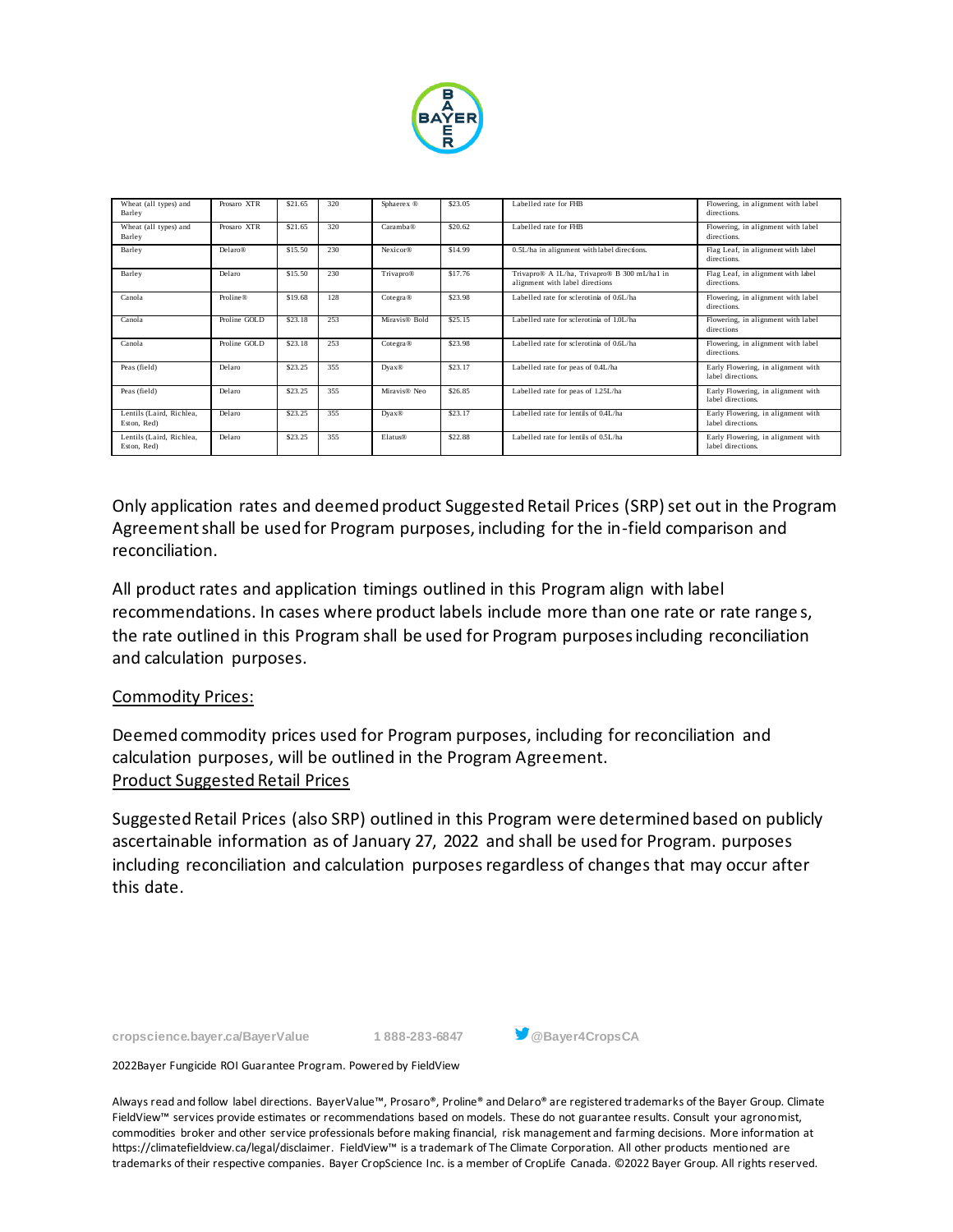

#### Comparison Areas:

#### Definitions:

Test Area: The test area (Test Area) is the area comprising 2 equal widths and lengths of sprayer passes on both sides from where the comparison treatmentsmeet in the applicable field. Headlands cannot be included in the Test Area. The Test Area will be measured for the purposes of the comparison under this Program and the results will be deemed to be the yield comparison results for all acres under this Program.

- Comparison treatments must be side by side within same field.
- Comparisons must be in an equally representative area of the field
- The minimum size of each treatment must be 20 acres (ac.).
- Comparison treatment areas and agronomic practices must be substantially equal, and variations are substantially eliminated such that the only meaningful variable is the fungicides applied.
- The average yield in the Test Area, not including the headland, will be used for

calculation. For example, in a field treatedwith 40ac. of Prosaro XTR fungicide and 80ac. of a competitor fungicide, the average yield over the test area for Prosaro XTR and the competitor fungicide will be included. Ifthe Bayer yield is less than the competitor in the test area, this difference will be applied to the entire area of the Bayer fungicide.

#### Equipment and Monitors:

- Seeding, fungicide application and harvest maps must be recorded using Climate FieldView Drive or uploaded to FieldView through the Data Inbox.
- Harvest of each treatment must be done with the same combine that is yield monitor enabled and calibrated.
- Each comparison treatment will be yield corrected to standard crop moisture levels as determined by Bayer.
- In the event of any differences between this Program document and the Program Agreement, the Program Agreement will prevail.

**cropscience.bayer.ca/BayerValue 1 888-283-6847 @Bayer4CropsCA**



2022Bayer Fungicide ROI Guarantee Program. Powered by FieldView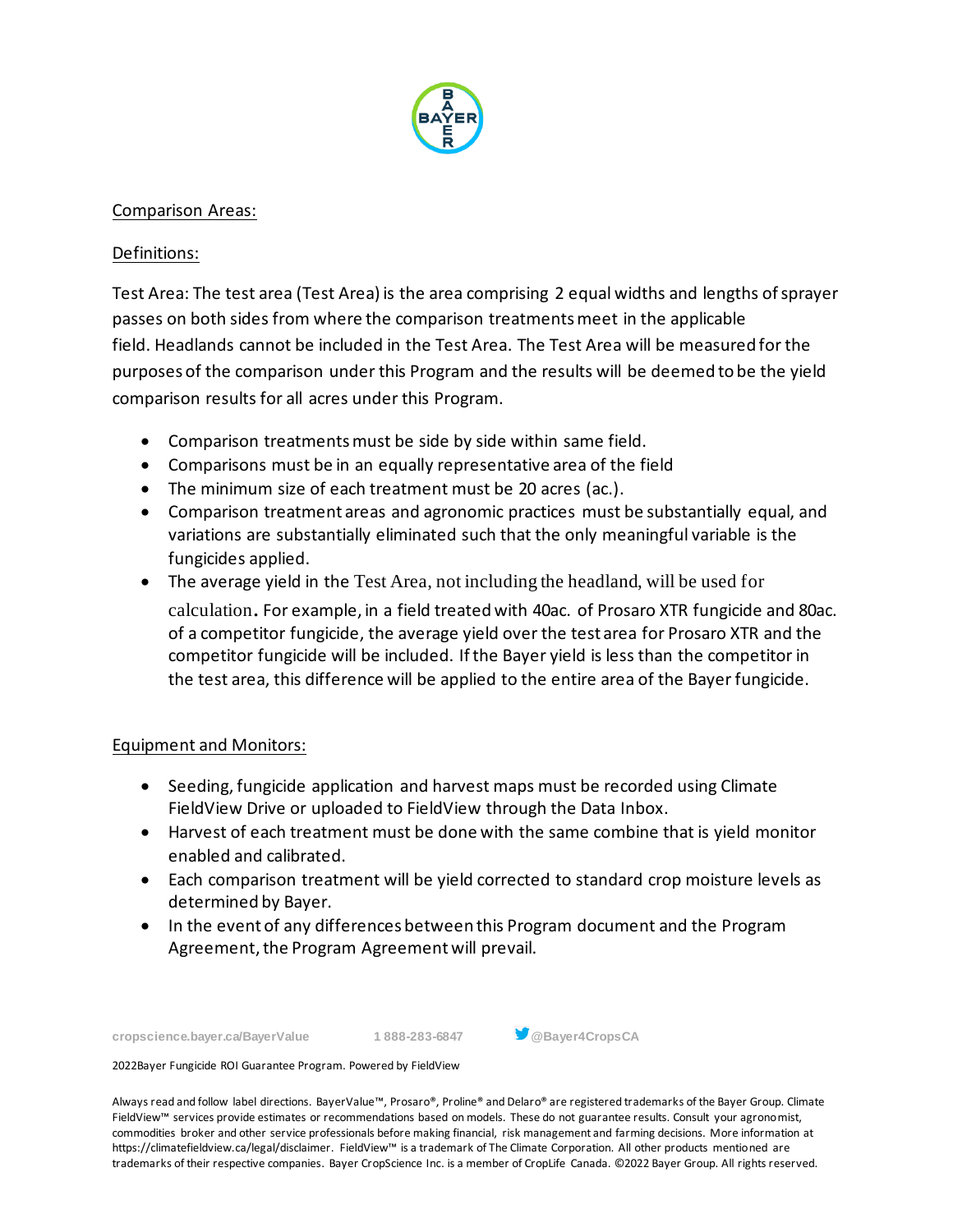

**Bayer, in its sole discretion, reservesthe rightto reject any comparison it determinesto be unfairfor any reason.**

## • Program Reconciliation **Program Reconciliation**

- ROI per acre will be calculated using the following formula:
- Deemed commodity price/bu. X Average yield bu./ac in the Test Area deemed product SRP/ac. If the Bayer fungicide ROI per acre is less than the eligible competitor fungicide ROI per acre then Bayer will pay the difference in ROI per acre for the Bayer fungicide treatment area up to a maximum of 160 ac.
- Calculations will use the product rates, deemed SRP's and deemed commodity prices outlined in the Program Agreement.
- The total rebate amount cannot exceed the treatment size. For example, if the Bayer fungicide comparison treatment area is 20ac., the maximum rebate will be on the ROI difference up to 20ac.
- If a payment is required it will be made as part ofthe 2022 BayerValue Grower Rewards Program endeavored to be provided by the end of April 2023.
- Participating growers who recognize a potential payout scenario at harvest **MUST** contact their Bayer Territory Sales Rep to insure their Climate FieldView data takes priority for analysis.
- Bayer reservesthe right to conduct audits on selected participants to ensure accuracy of information and all participants in this Program must agree to submit to and participate in such audits if required by Bayer.
- Bayer reserves the right to make changes to this Program without notice.

**cropscience.bayer.ca/BayerValue 1 888-283-6847 @Bayer4CropsCA**



2022Bayer Fungicide ROI Guarantee Program. Powered by FieldView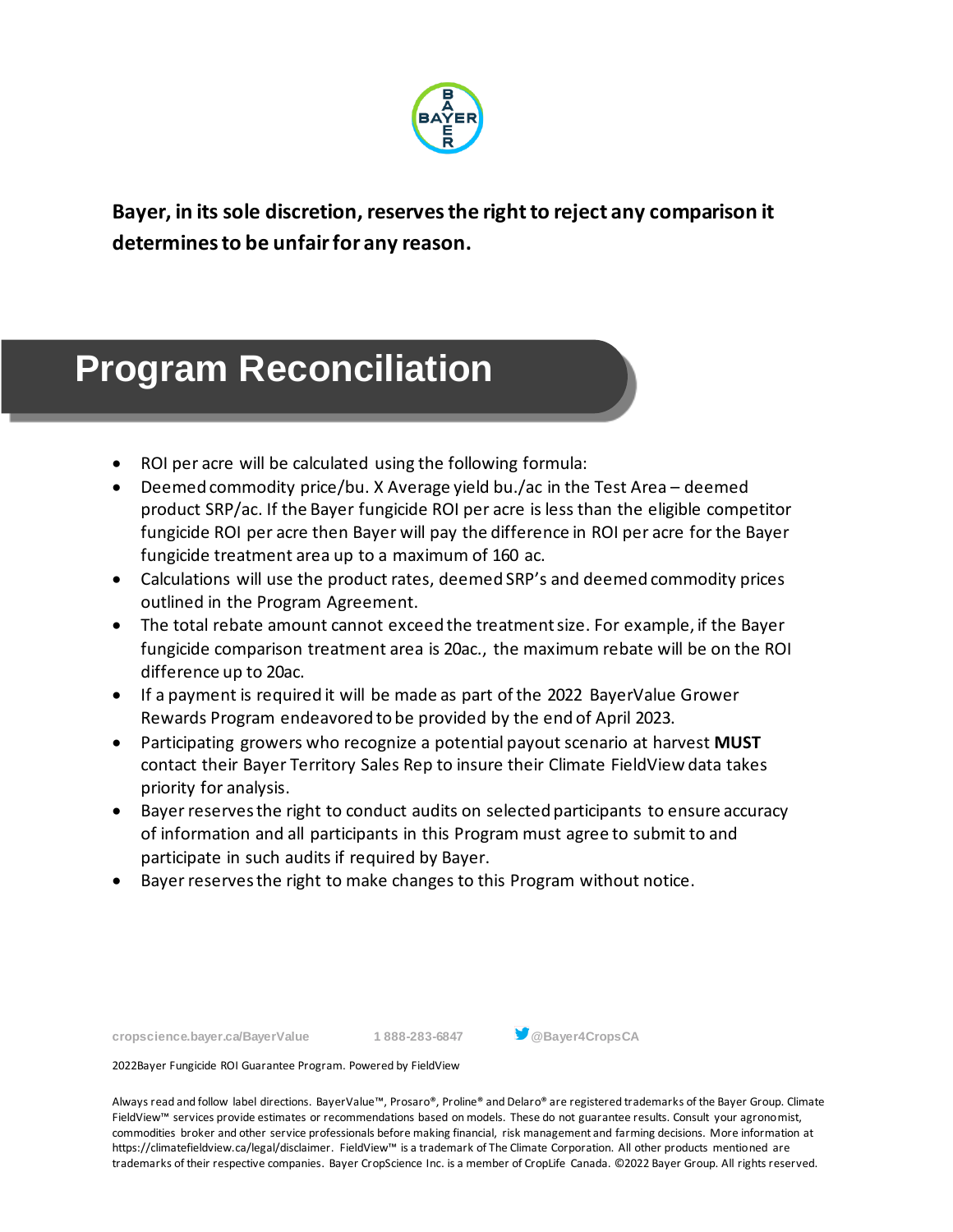

### **Example Scenarios**

| <b>No Payment Scenario</b>                         |                         |                  |                                     |                                                 |                             |                                      |
|----------------------------------------------------|-------------------------|------------------|-------------------------------------|-------------------------------------------------|-----------------------------|--------------------------------------|
| Prosaro PRO vs. Competitor<br>Fungicide on Wheat   |                         |                  |                                     |                                                 |                             |                                      |
| Product                                            | Acres<br>Treated        | Yield<br>(bu/ac) | Commodity<br>Price $(\frac{6}{bu})$ | Product<br><b>SRP</b><br>$(\frac{\sqrt{2}}{2})$ | <b>ROI</b><br>(4ac)         | Difference<br>$(\frac{\pi}{3})$      |
| Prosaro PRO                                        | $\frac{40}{5}$          | $\underline{60}$ | \$10.00                             | \$23.33                                         | \$576.67                    | \$31.16                              |
| Miravis Ace                                        | 40                      | 57               | \$10.00                             | \$24.49                                         | \$545.51                    |                                      |
| No Program Payment<br>Required                     |                         |                  |                                     |                                                 |                             |                                      |
|                                                    |                         |                  |                                     |                                                 |                             |                                      |
| <b>Payment Scenario</b>                            |                         |                  |                                     |                                                 |                             |                                      |
| Prosaro PRO vs. Competitor<br>Fungicide            |                         |                  |                                     |                                                 |                             |                                      |
| Product                                            | Acres<br><b>Treated</b> | Yield<br>(bu/ac) | Commodity<br>Price $(\frac{6}{bu})$ | Product<br><b>SRP</b><br>$(\frac{\sqrt{2}}{2})$ | <b>ROI</b><br>$(\sqrt{ac})$ | Difference<br>$(\frac{\sqrt{2}}{2})$ |
| Prosaro PRO                                        | $\frac{40}{1}$          | $\underline{56}$ | \$10.00                             | \$23.33                                         | \$536.67                    | (\$18.84)                            |
| Miravis Ace                                        | 40                      | 58               | \$10.00                             | \$24.49                                         | \$555.51                    |                                      |
| Bayer Pays $$18.84/ac \times 40$ ac<br>$= $753.60$ |                         |                  |                                     |                                                 |                             |                                      |



2022Bayer Fungicide ROI Guarantee Program. Powered by FieldView